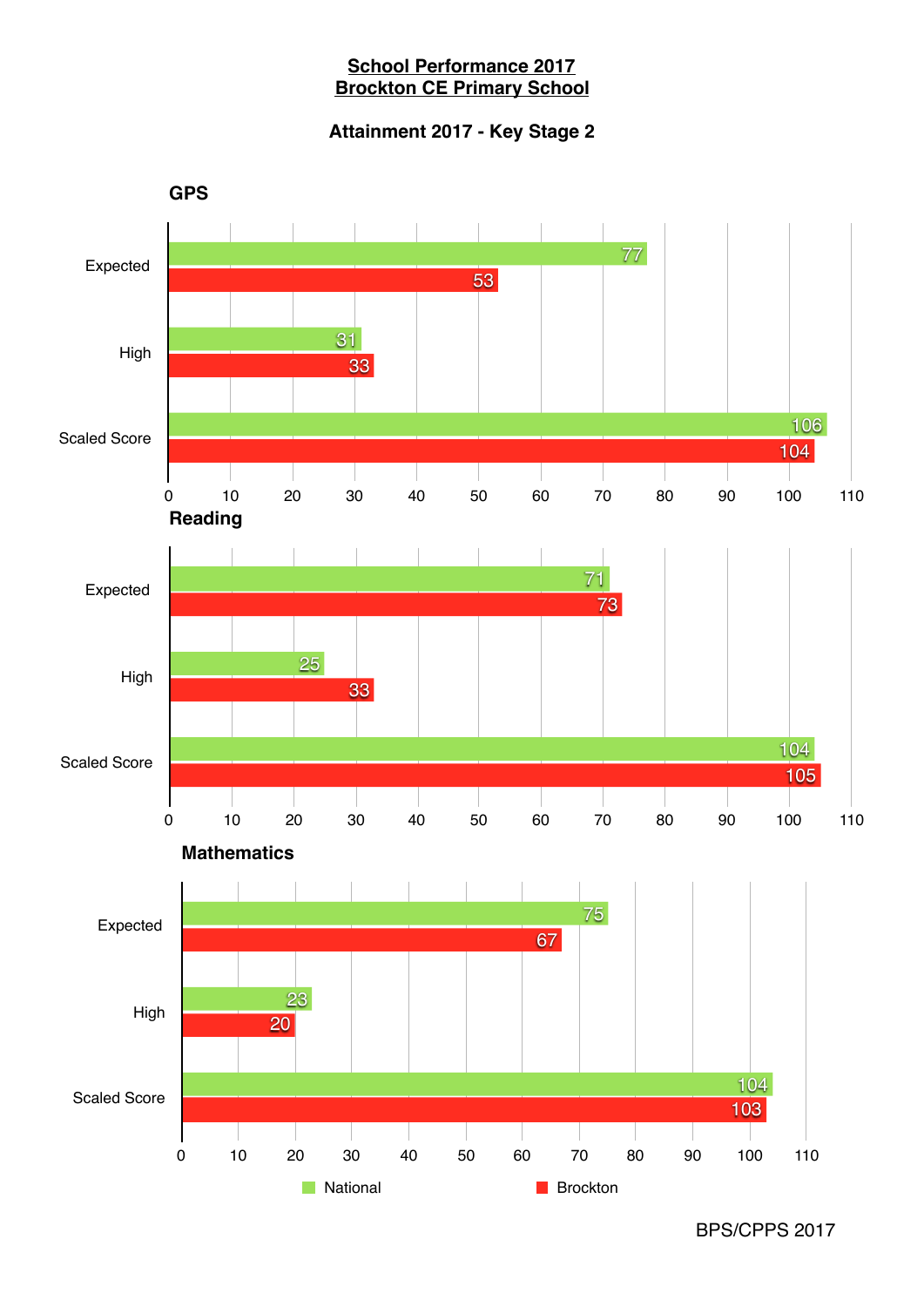

\*This is based on teacher assessment

# **Reading, Writing, Maths**

The proportion of learners achieving the expected standard (or above) in each subject (RWM)



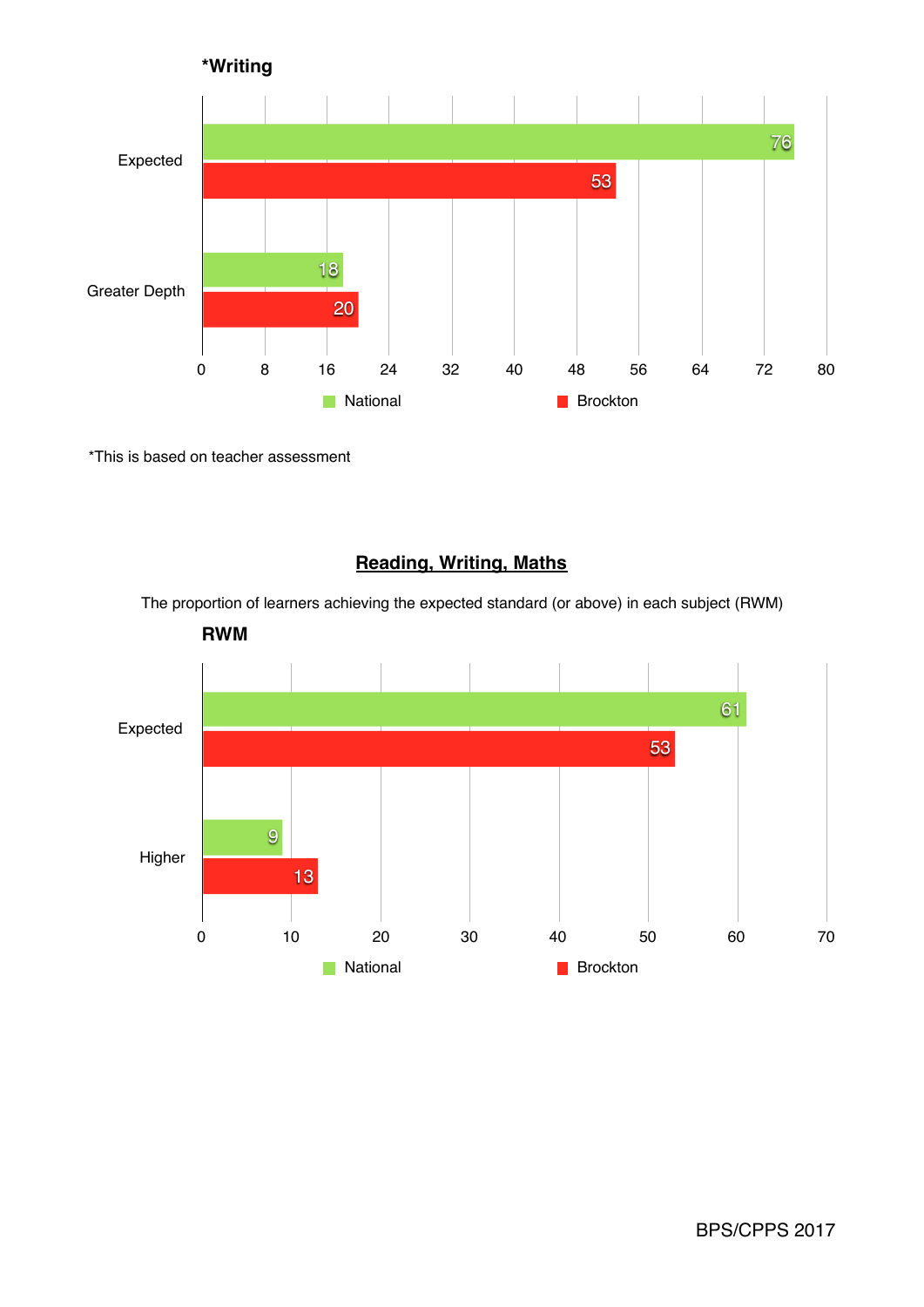#### **Progress**

The following charts indicate the level of progress made by the cohort. A figure around 0 (zero) is expected progress, negative numbers indicate less than expected progress and positive figures more than expected progress.



**KS1 - KS2 Progress**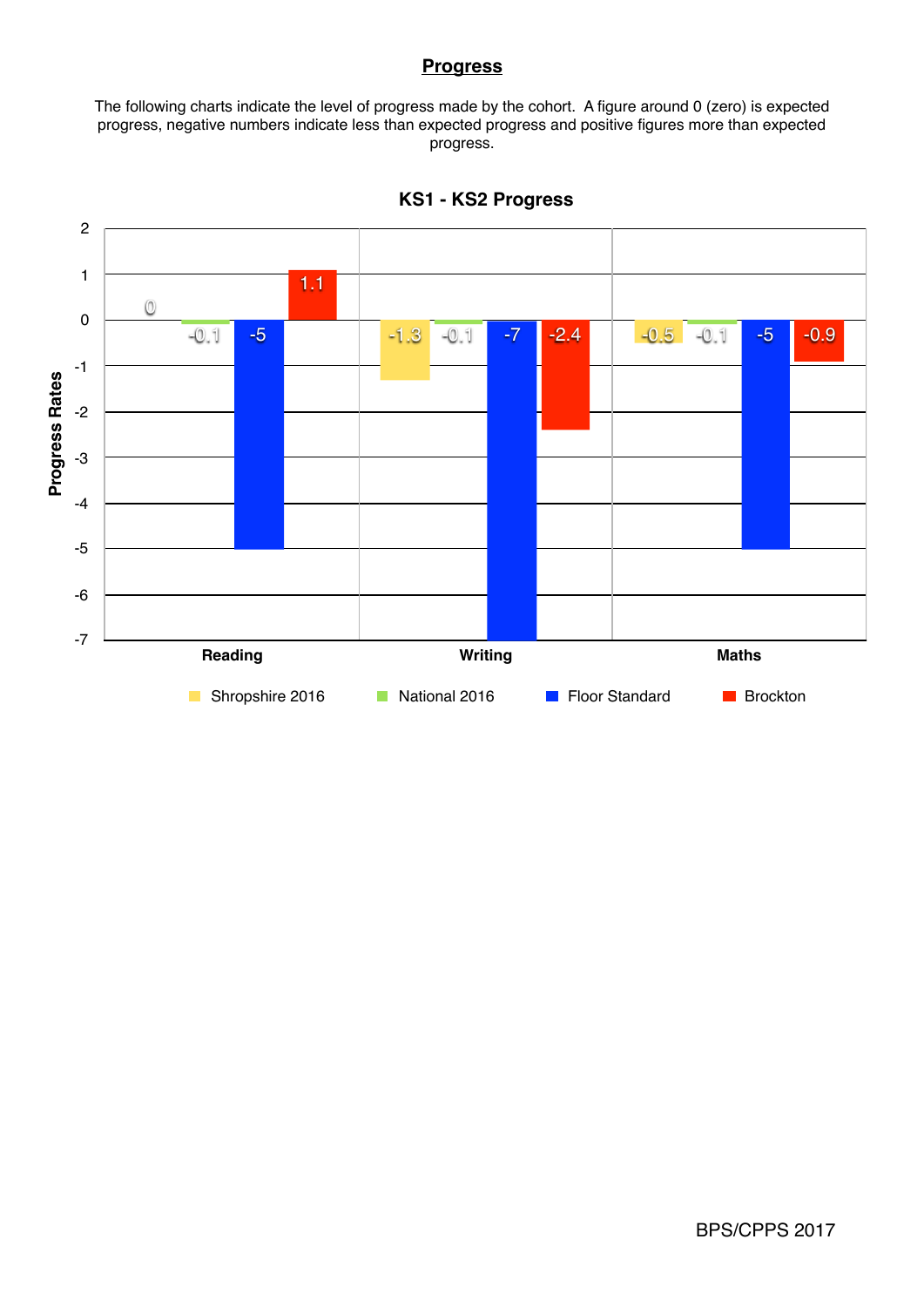# **Key Stage 1**









Expected Standard Greater Depth

**National Brockton** 

0